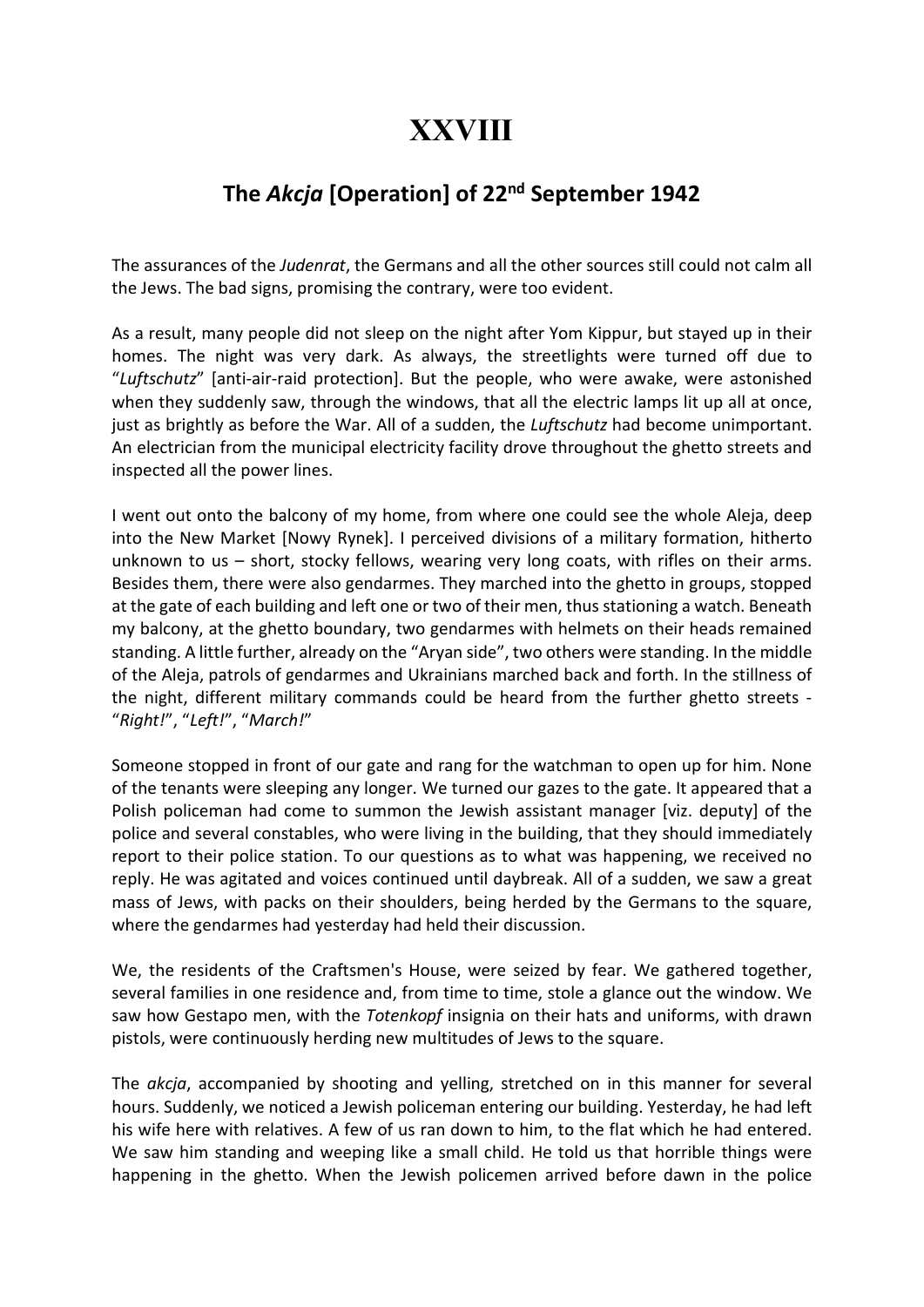station, they were given a command from the Hauptmann [captain] of gendarmerie Degenhardt, who was in charge of the entire *akcja*, that they were to accurately carry out the instructions which they would receive. Whoever did not comply with the command would be shot on the spot. The first task, which the Jewish police received, was to go to all the Jewish homes in the streets that would be indicated to them, and to tell all the Jews - men, women and children - to come out in groups onto the street and proceed, in lines one behind another, to the New Market Square [Nowy Rynek]. They were only allowed to take small packs with them. The dwellings were to remain open, with the keys in the door. Whoever hid would be shot.

The Hauptmann's command shook the hearts of the Jewish policemen and their faces turned pale. They sensed the sorrowful role they had to carry out, but nevertheless set forth to fulfil the task. It appeared, however, that the Jewish police was not completely relied upon. The ghetto streets were filled with gendarmes and Gestapo men, who entered the dwellings and drove out the people, searching everyone's pockets and shouting, "Give money, diamonds!" and taking anything of value.

The elderly and sick, who were unable to walk, were shot on the spot. Those were the shootings that we had heard from early morning on.

The policeman told us that he had led his mother out of the house, because she had ailing legs and could not walk on her own. But, as he was taking her down the street, someone seized him from behind and flung him to the ground. He rapidly got back up on his feet and saw a murderer holding a revolver, pointed at his mother. He was only able to scream out "This is my mother!", and three shots immediately rang out. His mother collapsed and quickly gave up her soul. He carried her into a courtyard and hid her in a small garden, covering her with branches. The policeman, once more, burst into tears and left.

At about three o'clock in the afternoon, the Jewish policemen, who lived together with us in the Craftsmen's House, arrived. They looked tired and broken. After they had composed themselves a little, they began telling us what had happened in the ghetto.

One recounted how small, beautiful children, aged between three and eight, who on the previous day had been given over to the Poles on the "Aryan side", for fear of the akcja, and for whom great sums of money had been paid, in order that they should be hidden, were driven back out by the Poles. The children, frightened and confused, ran in all directions. But the Germans and Ukrainians already did not allow them back into the ghetto, but chased them into the square, where masses of people were herded together. The children cried and screamed, but no one looked at them. The masses of thousands of people were chased by the German and Ukrainian murderers with sticks and revolvers, so that the children were simply crushed and trampled under the feet of the pursued people.

The akcja encompassed the streets Garibaldiego, Wilsona, Krótka, Kawia and part of ul. Warszawska. It was decided that, in the first akcja, 7,000 Jews would be gathered and sent away.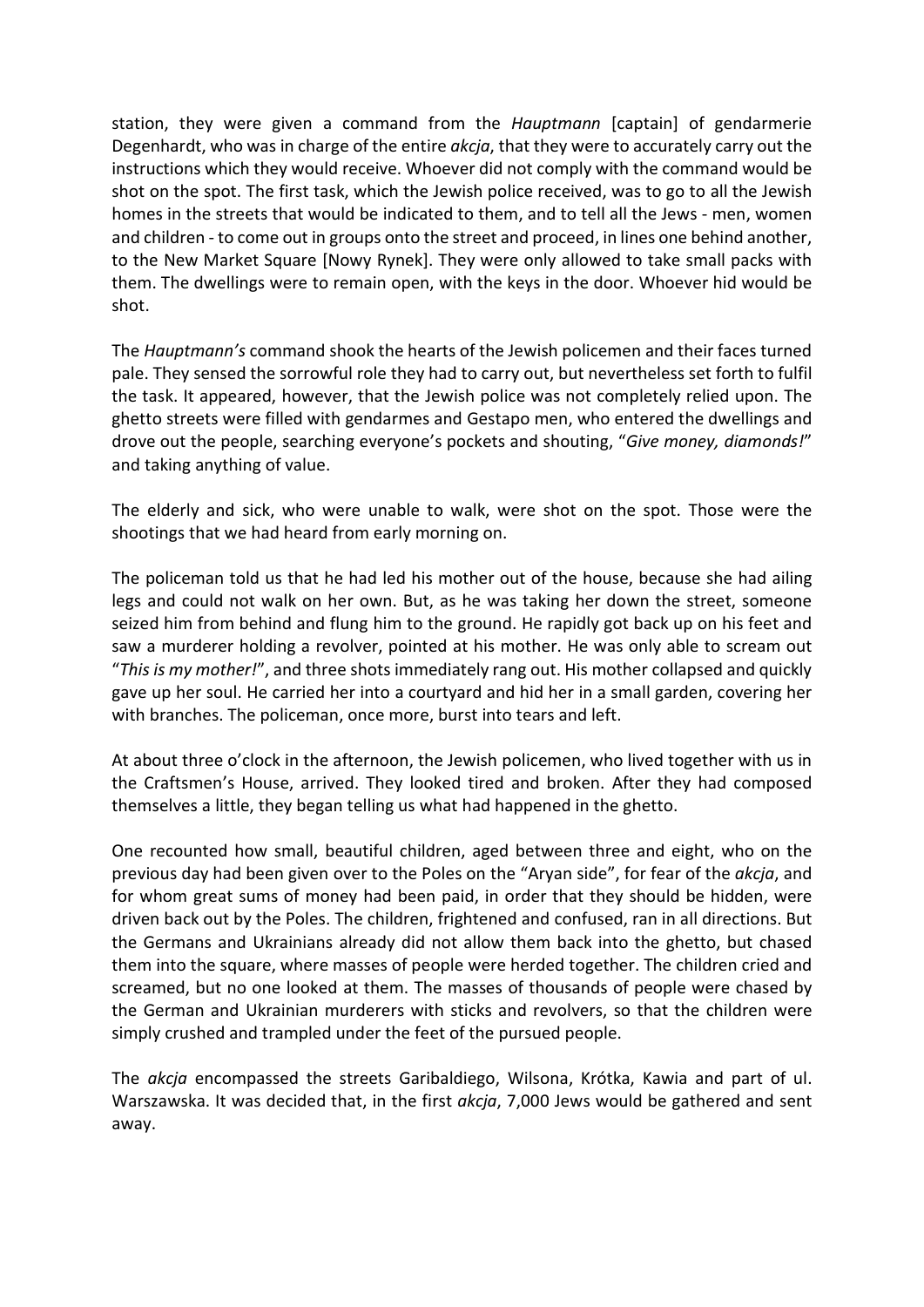Degenhardt, the Hauptmann, stood in the market square with a baton in his hand like an orchestra conductor and contemplated the multitudes passing before him. When he noticed a healthy young man or a beautiful young woman, he pointed with his wand and the person indicated was immediately taken from the row and placed to one side. This meant - remains. Those saved were forced to relinquish those closest to them. This needed to happen quickly. No goodbyes were said. Tears streamed down cheeks, eyes stared sorrowfully, children wept, women tore at their faces - but everything happened very quickly. The murderers kept "order", pushing and shoving, and shouting with wild voices, "Schnell, schnell!"

The Hauptmann ordered that the Jewish doctors and their families be placed in a quarantine area, and that they remain there. He also ordered that the wives and children of the Jewish policemen be transferred there. The unmarried doctors and policemen sought out girls close or acquainted to them and took them into the quarantine area as their wives, thus rescuing them from being sent away.

The large mass of people was led by troops to the Warta coal train station, where gendarmes in railway carriages were already waiting for them. An order was given that "all Jews take their shoes off their feet, and lay them aside". Immediately, great mounds of shoes, each pair tied together by its laces. Then a command was given, "Enter the carriages!" Pushing, congestion and pandemonium ensued. The carriages were overcrowded - a hundred and more people were crammed into each railway carriage. The gendarmes and Gestapo men plundered in the carriages, too. They searched the better-looking people and took whatever they could only find.

The *prezes* of the *Judenrat*, after great efforts, managed to receive permission to have his wife brought to the office of the Judenrat and, in this manner, to save her. But, when he went to bring her there, he found out from a Jewish policeman that she had already been loaded into a railway carriage. He ran to an officer of the gendarmerie, who knew him, and asked him to help him extract his wife, citing the authorisation which he had received from *Hauptmann* Degenhardt. The officer took him to the railway carriages and freed his wife. As she was leaving the carriage, a former lady neighbour tossed an infant child into her arms, and she brought it away with her. Everyone stretched their hands out to the prezes, pleading - "Take me with you - I am weak - my heart will not withstand this overcrowded carriage". But the wide carriage doors, on their small wheels, were slid shut by the gendarme, and entreaties were, all at once, silenced. All the other carriages were also closed and the train moved from its place.

The few dozen people, whom the Hauptmann had ordered be left behind, were taken over to the shop.

The electric lights, that had been lit in all the streets all day in honour of the great celebration of driving away the Jews, were shut off. The carts with the 7,000 pairs of shoes drove off from the carriages to the German storerooms, and Hauptmann Degenhardt let it be known that the akcja had been completed.

> \* \* \*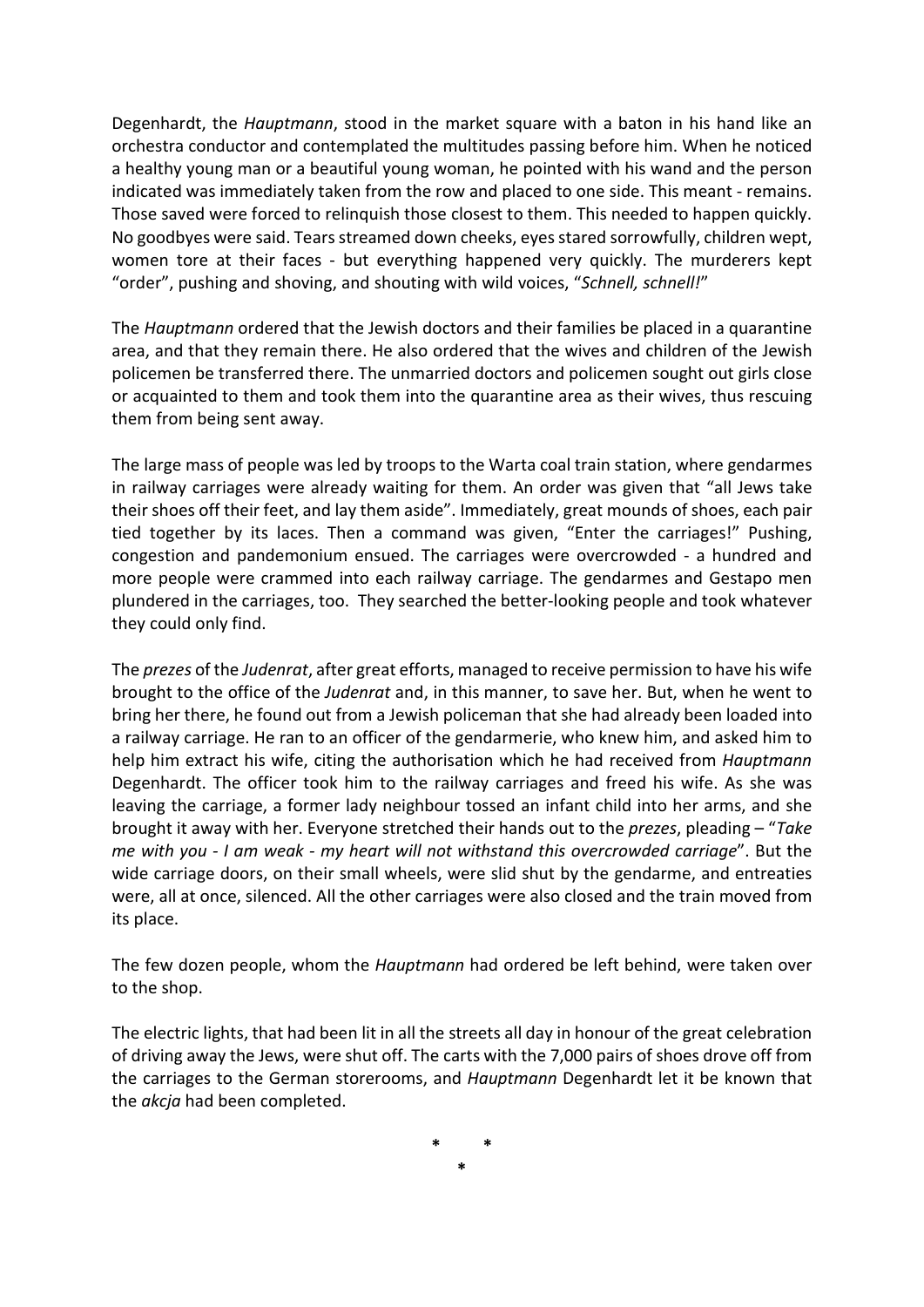When people in the ghetto found out that those saved had been taken to the shop premises, everyone sought means to enter there.

In the buildings of the streets, bordering ul. Krótka, where the shop was, Jews hacked through walls and cut through the fences at night silently and made exits to ul. Krótka. There, they bribed the Polish policemen, who were guarding the shop with the Jews that were there. If the constables were decent men, they let the Jews in for money and, if not, they shot them in front of the shop's entrance. The way to the shop therefore entailed great risk.

Following the akcja, the streets in the ghetto were guarded day and night and the gates of the buildings were locked. Often, the Jews behind the locked gates called out to the Jewish policemen passing by and asked them to be taken off to the shop, in order to be saved from being sent away. But the police did not have the right to do so. Besides that, there was not a large number of Jews in the shop, and were they to bring new ones there, the constables guarding the shop would have noticed at once.

The people locked up in the ghetto found out that, in the German *Quartieramt* [Billeting] Office], where the large storerooms with the Jewish furniture were located, the Jewish workers had not been allowed to go home after work on the day of the akcja. This was taken to mean that the chief of the Quartieramt had wished to keep his workers from being deported. So, people hacked through walls and climbed over garden fences, during the nights, in order to get inside there. Those, who after much exertion, made it inside, had to hide from the German chief. Men, women and children lay about on the bare ground and put up with everything in order to save themselves from being sent away.

Secretly, the Jewish policemen said that, on Friday 25<sup>th</sup> September, three days after the first akcja, a second akcja would take place, when the train that had taken the Jews away would return empty. They also communicated that none of the local representatives of the regime had any authority over the Jews anymore, except for one - Hauptmann Degenhardt. The Stadthauptmann had requested his Jews for necessary work - the Hauptmann had not allowed it. The munitions factories had wished to retain their Jewish workers - the Hauptmann had refused. The Gestapo was also not getting any Jews for work. The Hauptmann had become the sole lord and giver of orders over the Jews.

The Craftsmen's House, at Aleja 14, was also closed and guarded like all the buildings in the ghetto. The craftsmen in that house went about pained over the fate of their close ones in the ghetto, and also worried about their own fate. None of the Germans we knew, who had earlier comforted and assured us that nothing would happen, showed themselves after the akcja. None of the clients - German or Polish - were let into the building. But we knew that they had come up to the house and explained to the gendarmes standing guard that they had materials with the craftsmen, which they wished to take before the Jews were sent away. But no one was let in to us. Through the window, we saw the clients hanging about in front of the house.

The nights are dark, but the ghetto is brightly illuminated. We hear shooting and we already know that each shot signifies that a Jew had been shot while attempting to cross the street, while opening a gate, while climbing over a fence somewhere and the like. In the ghetto, no